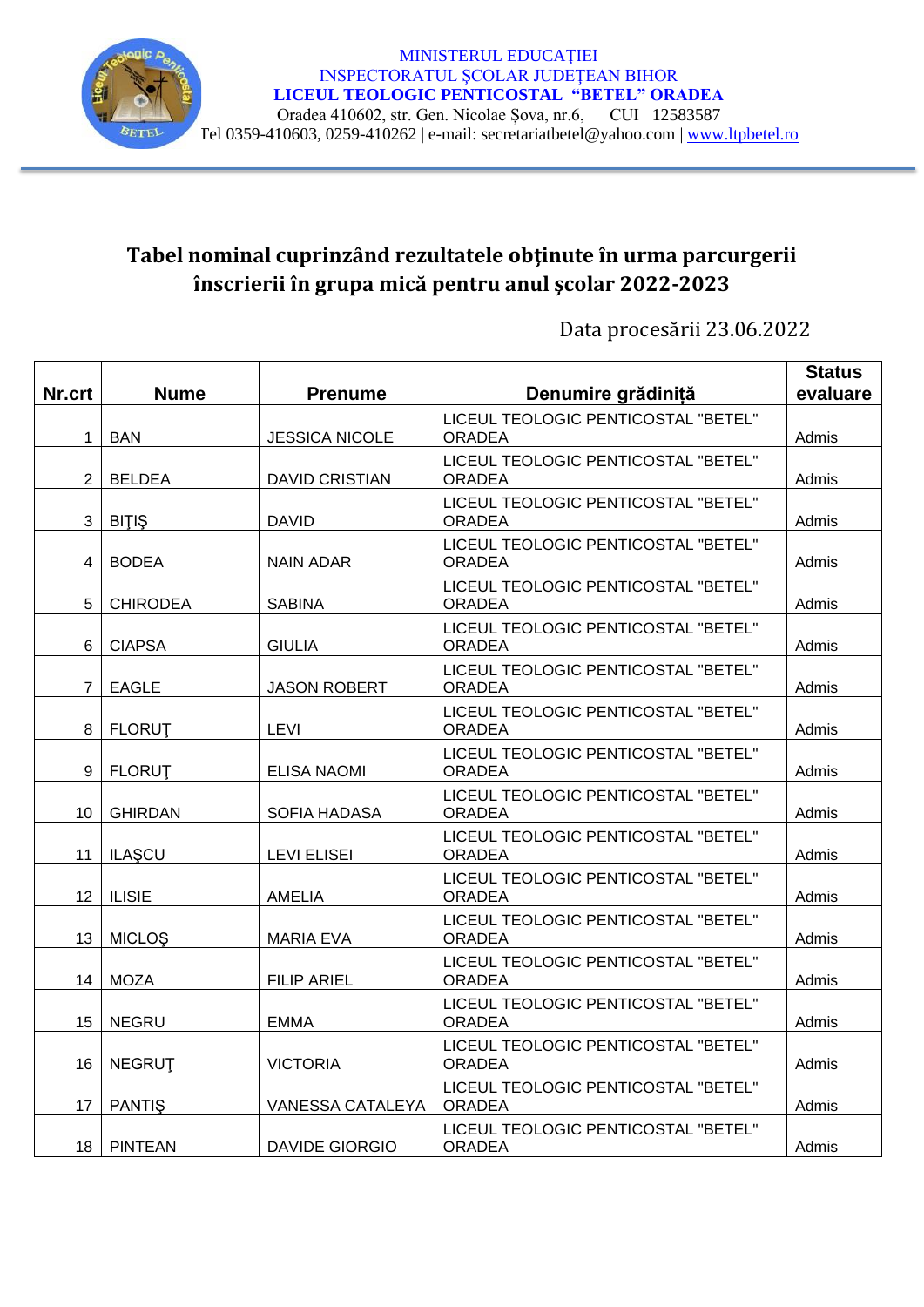

## MINISTERUL EDUCAŢIEI INSPECTORATUL ŞCOLAR JUDEŢEAN BIHOR **LICEUL TEOLOGIC PENTICOSTAL "BETEL" ORADEA**

Oradea 410602, str. Gen. Nicolae Șova, nr.6, CUI 12583587 Tel 0359-410603, 0259-410262 | e-mail: [secretariatbetel@yahoo.com](mailto:secretariatbetel@yahoo.com) | [www.ltpbetel.ro](http://www.ltpbetel.ro/)

| 19              | <b>REŞTE</b>      | <b>NATAN</b>          | LICEUL TEOLOGIC PENTICOSTAL "BETEL"<br><b>ORADEA</b> | Admis   |
|-----------------|-------------------|-----------------------|------------------------------------------------------|---------|
| 20              | <b>STEFAN</b>     | <b>ALISA GEORGIA</b>  | LICEUL TEOLOGIC PENTICOSTAL "BETEL"<br><b>ORADEA</b> | Admis   |
| 21              | <b>STIUBE</b>     | ANDREI                | LICEUL TEOLOGIC PENTICOSTAL "BETEL"<br><b>ORADEA</b> | Admis   |
| 22              | <b>SUIUGAN</b>    | <b>MARCO EMIL</b>     | LICEUL TEOLOGIC PENTICOSTAL "BETEL"<br><b>ORADEA</b> | Admis   |
| 23              | <b>TĂMAŞ</b>      | <b>SABRINA</b>        | LICEUL TEOLOGIC PENTICOSTAL "BETEL"<br><b>ORADEA</b> | Admis   |
| 24              | <b>TRIFA</b>      | <b>ILARIA</b>         | LICEUL TEOLOGIC PENTICOSTAL "BETEL"<br><b>ORADEA</b> | Admis   |
| 25              | ALB               | <b>BRENDON COSMIN</b> | LICEUL TEOLOGIC PENTICOSTAL "BETEL"<br><b>ORADEA</b> | Respins |
| 26              | <b>BODEA</b>      | <b>LISA MATEEA</b>    | LICEUL TEOLOGIC PENTICOSTAL "BETEL"<br><b>ORADEA</b> | Respins |
| 27              | <b>COSTAS</b>     | <b>ISAAC</b>          | LICEUL TEOLOGIC PENTICOSTAL "BETEL"<br><b>ORADEA</b> | Respins |
| 28              | <b>DEHELEAN</b>   | <b>LEVI</b>           | LICEUL TEOLOGIC PENTICOSTAL "BETEL"<br><b>ORADEA</b> | Respins |
| 29              | <b>DUME</b>       | <b>FILIP FLORIN</b>   | LICEUL TEOLOGIC PENTICOSTAL "BETEL"<br><b>ORADEA</b> | Respins |
| 30              | <b>GATEA</b>      | <b>CALEB</b>          | LICEUL TEOLOGIC PENTICOSTAL "BETEL"<br><b>ORADEA</b> | Respins |
| 31              | <b>ILISIE</b>     | <b>RAISA VICTORIA</b> | LICEUL TEOLOGIC PENTICOSTAL "BETEL"<br><b>ORADEA</b> | Respins |
| 32              | <b>MARCU</b>      | <b>DAVID DOMINIC</b>  | LICEUL TEOLOGIC PENTICOSTAL "BETEL"<br><b>ORADEA</b> | Respins |
| 33              | <b>MARCU</b>      | <b>TOMAS TIMOTEI</b>  | LICEUL TEOLOGIC PENTICOSTAL "BETEL"<br><b>ORADEA</b> | Respins |
| 34              | <b>MINCULEASA</b> | <b>ZARIA</b>          | LICEUL TEOLOGIC PENTICOSTAL "BETEL"<br><b>ORADEA</b> | Respins |
| 35 <sub>2</sub> | PELEAN            | <b>ELISHA</b>         | LICEUL TEOLOGIC PENTICOSTAL "BETEL"<br><b>ORADEA</b> | Respins |
| 36              | PÎSLARIU          | <b>DAVID</b>          | LICEUL TEOLOGIC PENTICOSTAL "BETEL"<br><b>ORADEA</b> | Respins |
| 37              | <b>POP</b>        | <b>GIULIA VANESA</b>  | LICEUL TEOLOGIC PENTICOSTAL "BETEL"<br><b>ORADEA</b> | Respins |
| 38              | <b>SCORTE</b>     | <b>ANISIA MIRIAM</b>  | LICEUL TEOLOGIC PENTICOSTAL "BETEL"<br><b>ORADEA</b> | Respins |
| 39              | <b>TIRLA</b>      | <b>DOMINIC</b>        | LICEUL TEOLOGIC PENTICOSTAL "BETEL"<br><b>ORADEA</b> | Respins |
| 40              | TÎTOC             | ARIS RĂZVAN           | LICEUL TEOLOGIC PENTICOSTAL "BETEL"<br><b>ORADEA</b> | Respins |
| 41              | <b>TRIP</b>       | <b>LIGIA TEODORA</b>  | LICEUL TEOLOGIC PENTICOSTAL "BETEL"<br><b>ORADEA</b> | Respins |
|                 |                   |                       |                                                      |         |